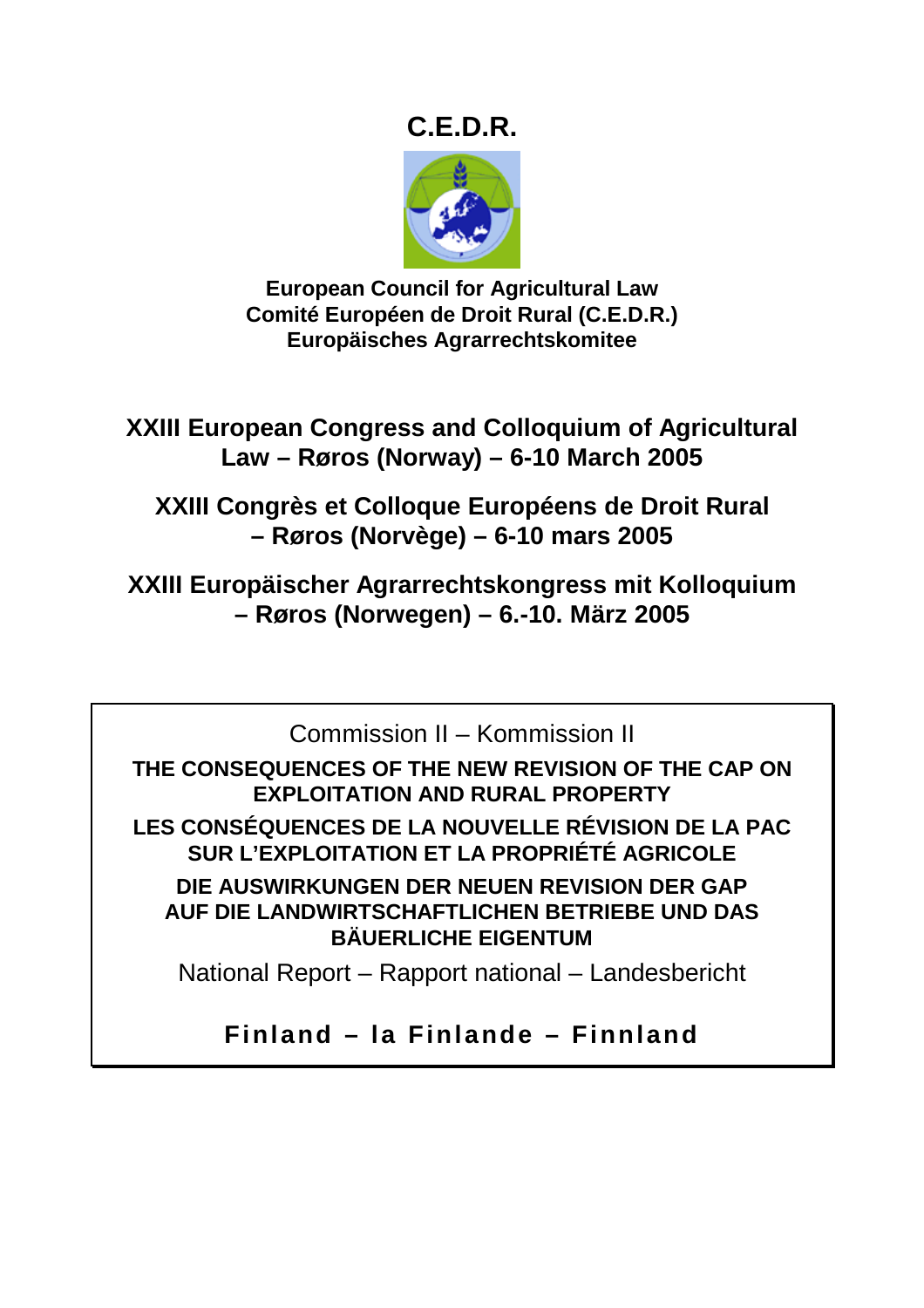#### **Finnish report – Rapport finlandais – Finnischer Bericht**

**Matti VILANDER –** Senior Officer, Ministry of Agriculture and Forestry, Finland

# **The Consequences of the new Revision of the CAP on Farming Businesses and Rural Property**

**NOTE:** The views expressed in this paper are purely those of the writer and may not in any circumstances be regarded as stating an official position of the Ministry of Agriculture and Forestry.

# **Introduction**

.

To start with, it is important to tell some facts about Finnish agriculture. Finland is the most northern country that has farm production. Therefore the conditions in which Finnish farmers are working are not comparable with the countries in more souths. From south to north Finland is almost 1,100 kilometres long. In the southern part of the country growing season is nearly 6 months (180 days) but in the northern part only 2-3 months (120 days). In Central Europe growing season is 260 and in Southern Europe over 300 days, and therefore plants with high yields used in the south can not be used in Finland.<sup>1</sup> It is possible to crow only species of plant that have short crowing time. Accordingly the production costs are the same (or even higher) but the yields are smaller. Also the hard winter makes it difficult to grow winter grains. The machine capacity needed for arable farming is very high relative to the average cultivated area. Besides the small farm size, this is due to the short growing season and uncertain cultivation conditions. Cooperation in the use of machinery between farms has increased in recent years despite the difficulties caused by the short optimal harvesting period and long distances between farms.

#### **Structural change**

The number of farms has decreased drastically since Finland joined the EU. In 1994 there were 114,000 farms compared to 72,000 farms in 2002. In year 1995 only part of all farms (95,562) declared area and/or animal based subsidies. During the EU membership structural change has been rapid and the number of farms has fallen by 25 percent (3.5% annually). Change has been different in different regions.<sup>2</sup> The decrease of dairy farms has been more rapid (6-7% per annum) than the decrease of farms with plant production (app. 2% per annum).

While the number of farms is decreasing rapidly, the average farm size is on the increase. In 1995-2003 the average size of farms receiving agricultural support grew by 36% from 22.8 ha of arable land to 31.0 ha. The growth is due to both the decrease in the number of small farms and increase in the number of large farms. The increase in the cultivated area per farm has mainly occurred through leasing rather than purchasing additional land. $3$ 

<sup>1</sup> Finnish Agriculture and Rural Industries 1998, MTT Agrifood Research Finland, pages 18-19.

 $\overline{2}$ Finnish Agriculture and Rural Industries 2004, MTT Agrifood Research Finland, page 20.

<sup>3</sup> Ibid. page 20.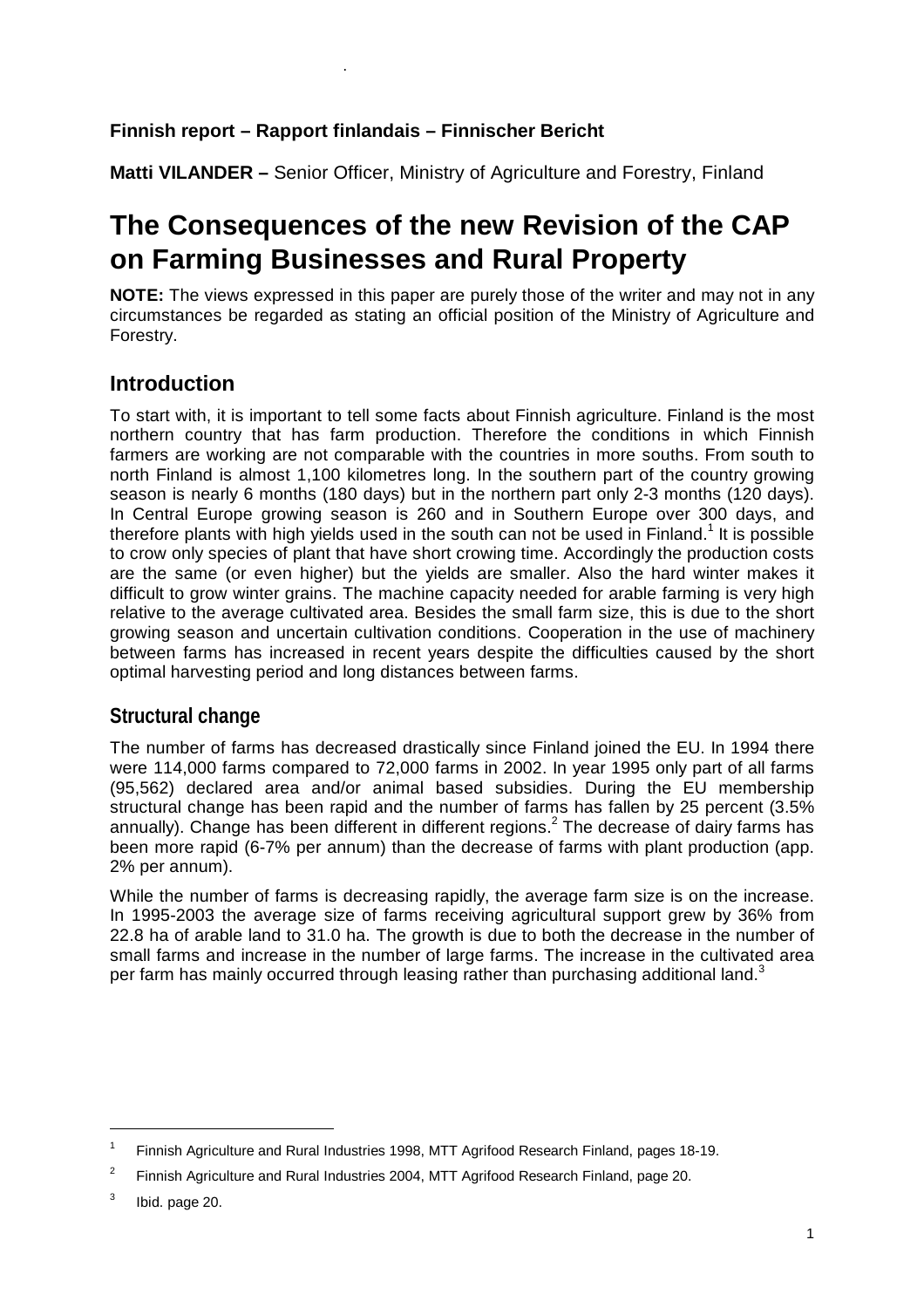

According to recent estimate<sup>4</sup> the number of farms will decrease continuously so that by the year 2015 30-35 percent of farms will stop farming, in some parts of the country the decreasing can be even 40 percent.

#### **The ownership structure of farms**

.

Finnish agriculture is based on family farms. 88.6 percent of farms receiving support are privately owned and 10.5 percent of farms are owned by the heirs or family companies and corporations. Cooperatives, limited companies and production rings own 0.8 percent of farms and 0.1 percent is owned by the State, municipalities, schools and parishes. In the past three years the only forms of ownership which has increased are the share are limited company (+28%), general partnership and limited partnership  $(+6%)$ .<sup>5</sup>

#### **Income support**<sup>6</sup>

Support plays a major role in the income formation of agriculture and horticulture. Finland had its own agricultural policy till the year 1995 when Finland joined the EU. For the moment the support consist of two main elements: support paid under the rules of the common agricultural policy and national aid funded by Finland. So, CAP support is only one part of the total income support in Finland.

The main payments are those for arable plants and livestock (CAP support), both of which are financed in total by the EU, and the LFA allowance and agri-environmental support, which are co-financed by the EU and Finland. The aim of the national aid system is to complement that set up under the CAP, to secure the operating potential of agriculture in different sectors<sup>7</sup> and regions, and to promote the continuing vitality of the countryside.

-

<sup>4</sup> Laurila, Ilkka P. 12.11.2004.

<sup>5</sup> Finnish Agriculture and Rural Industries 2004, MTT Agrifood Research Finland, page 21.

 $6$  The income support paid for the agriculture and horticulture according the legal status of the recipient is based on the IACS and YTJ (Common Control System of Support) registers.

<sup>7</sup> Most of the national aid (70%) is paid for livestock production.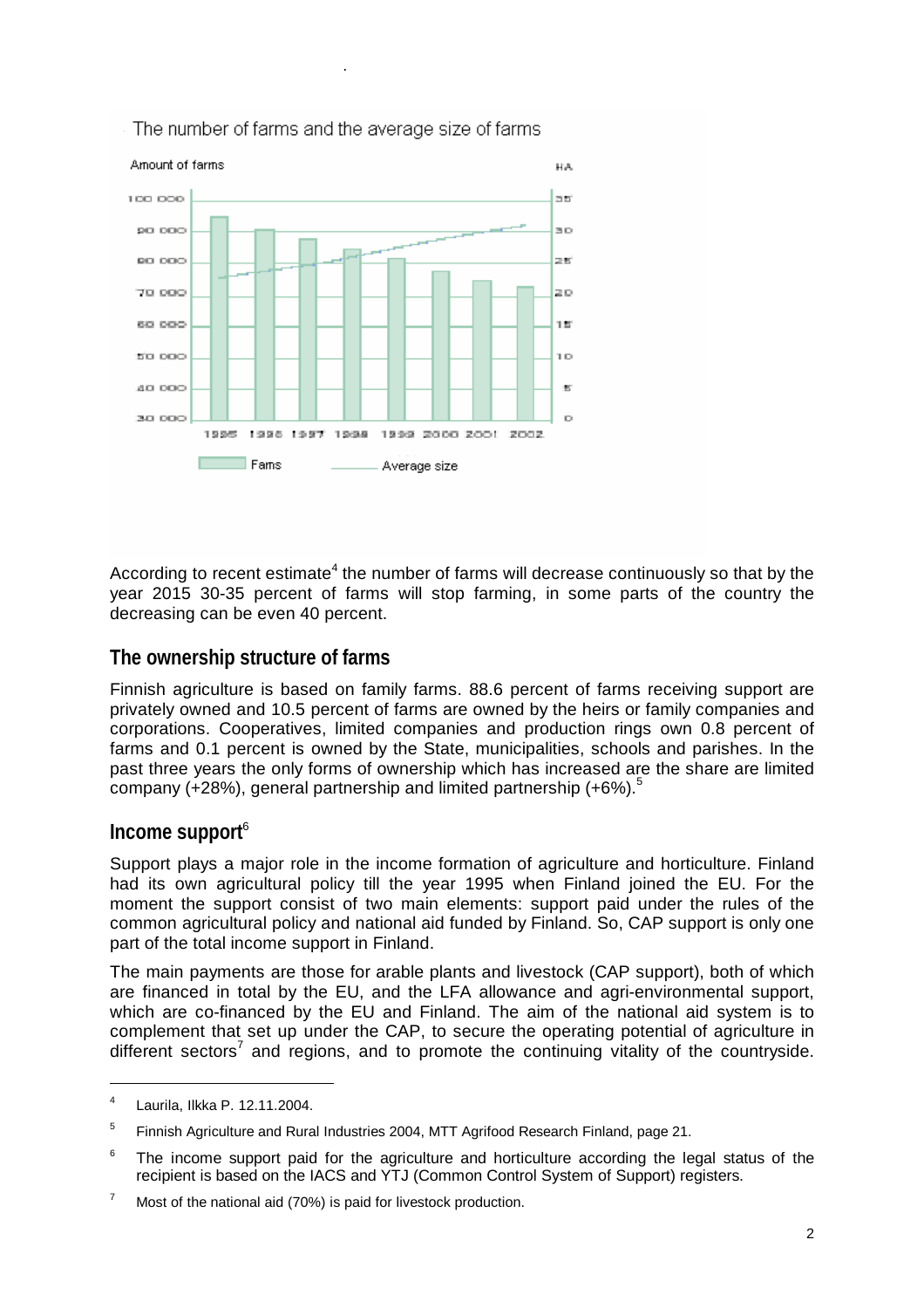Initially the national aid system had three parts – transitional aid, Northern aid and certain other national aids (e.g. for potato production). As the result of negotiations held under Article 141 of the 1996 Accession Treaty, the national aid for arable crops was introduced in 1997. In addition, the transitional aid for support regions A and B (Finland is divided to support regions A-C depending on the reference yields of regions, see appendix 1) was raised in 1997-1999 in respect of livestock and greenhouse production and the storage aid for horticultural products.<sup>8</sup>

.

The five-year transitional period granted to Finnish agriculture and also the national aids paid during the transitional period terminated at the end of 1999. Since 2000, the aids paid for livestock and horticultural production in Southern Finland (support regions A and B) have been paid as the national aid for Southern Finland. According the Commission decision 141, those forms of support were first allowed until the end of 2003. This support for arable plant production has been paid as the national aid for crop production. The Northern aid system covering livestock and crop production will continue in central and northern Finland (support region C).<sup>9</sup>

Based on the outcome of the 141-negotiation (this year) with the Commission Finland may grant both national aid and raised investment aid for livestock production and horticulture in southern Finland until the end of 2007. However, when approving this, the Commission set the condition that by 2007 the aid should have degreased by altogether 29% from the level of 2003.

The agricultural net income in year 2003 was app. €1.17billion. Out of all returns only 47 percent comes from the sales of products and the remaining part is different kind of subsidies, see figure  $1^{10}$ .

# **Income structure of farm and horticulture production 2003**



It is important to notice that the figure above describes the structure of total revenues, not the structure of agricultural incomes. While in 2003 the total output of agriculture and horticulture was €3.96billion and the total cost of agriculture and horticulture amounted to €2.79billion. While CAP support is only 11% of total return it is in theory 44% of farmers incomes.

Despite of the CAP, LFA and national support the farm incomes have decreased since 1994 (see below figure  $2^{11}$ ).

 $\overline{a}$ 

<sup>8</sup> Information Centre of the Ministry of Agriculture and Forestry: 2003 Yearbook of Farm Statistics, Helsinki 2003 ( page 221).

<sup>9</sup> Ibid.

<sup>10</sup> CAP-UUDISTUS, Kesäkuu 2004, http://www.mmm.fi/kansainvaliset\_asiat/eu/maatalouspolitiikan\_uudistus/

<sup>&</sup>lt;sup>11</sup> MTT Agrifood Research Finland: Finnish farm income down by 3% in 2004, press release 19,10,2004.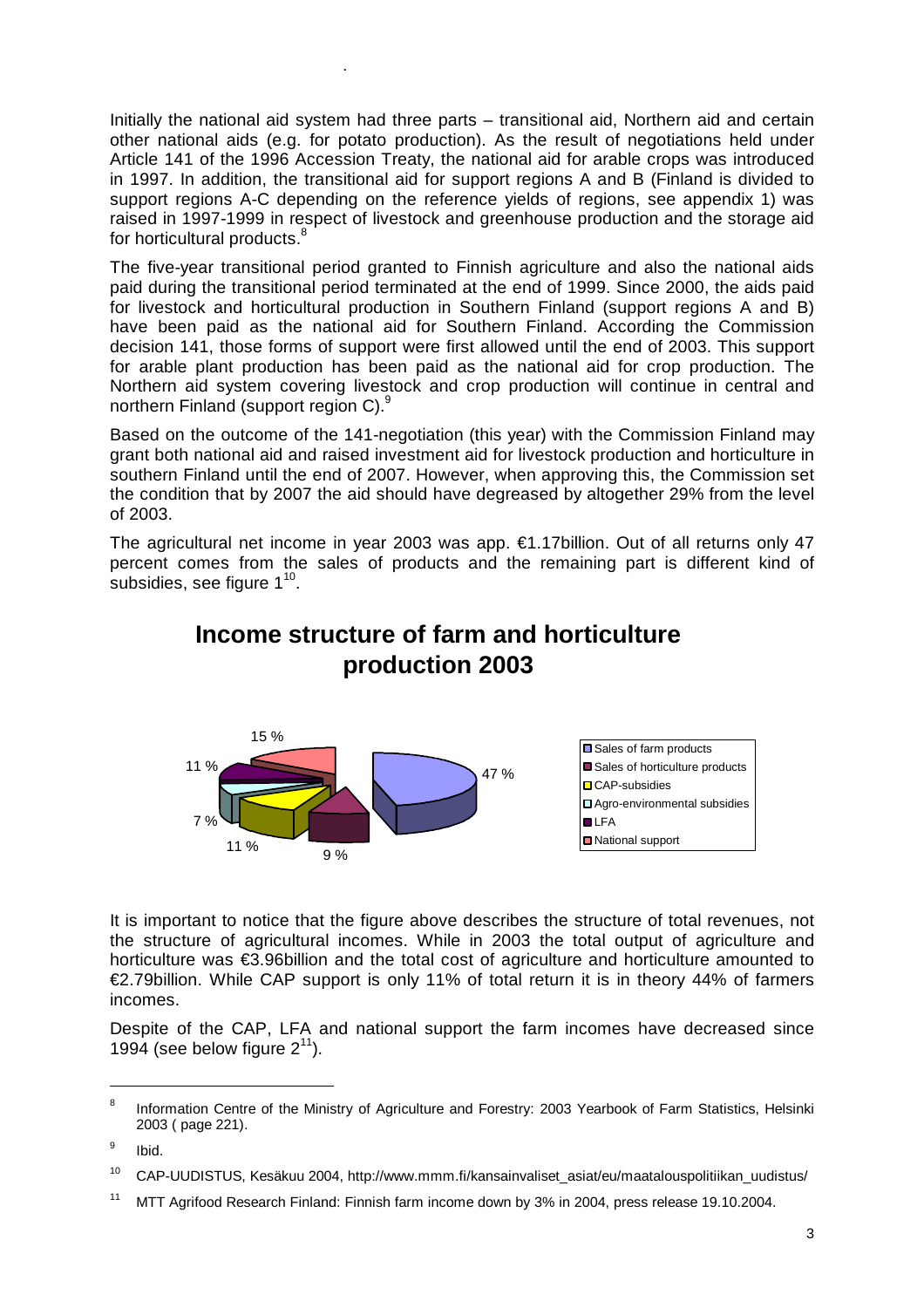

#### **Farm and small-scale entrepreneurial activity financing aid**<sup>12</sup>

Financing aid for rural industries could be granted under the Act of Rural Industries, which came into affect in January 1991. The aid was granted in the form of both state loans and subsidies from funds of the Development Fund of Agriculture and Forestry or interest rate subsidy loans from the funds of financial institutions. The funds of the Development Fund of Agriculture and Forestry were also available for loans under the Act on Reindeer Husbandry, the Skolt Act and the Act on Natural Economy Industries. New acts on Rural Industries Financing, Reindeer Husbandry Financing and Natural Economies Financing came into force in January 2000, replacing all the earlier acts except Skolt Act, which remains in effect. Both state loans and interest rate subsidy loans are granted through financial institutions. Some of the subsidies and the loan related support are partly funded by the EU, others are totally nationally funded.<sup>13</sup>

#### **Investment support**

 $\overline{a}$ 

.

Rural entrepreneurs can get financial support for investments. Investments can relate to enlargement or diversifying of the farm unit, environmental protection, animal welfare, land acquisition and many other targets. This support is interest-rate subsidy loans, state loans and subsidies. The requirement for support is that the entrepreneur and the farm meets the requirements that are imposed. Structural aid is either EU co-financed or fully national support. EU-co-financed support is available only for Objective 1 programme regions (Eastern and Northern Finland).

#### **1 Compliance of the national norms with the new horizontal regulation**

*Do you think that the national norms regulating farming and agricultural property in your country comply with the definitions established by the new horizontal regulation for subsidised agriculture?* 

Council Regulation (EC) No 1782/2003 introduces the direct payment scheme. The implementation of these norms began in full only after the government made the decision

 $12$  The state loans and subsidies granted from the funds of the Development Fund of Agriculture and Forestry and the interest rate subsidy loans granted are all in RAHTU register.

<sup>&</sup>lt;sup>13</sup> Information Centre of the Ministry of Agriculture and Forestry: 2003 Yearbook of Farm Statistics, Helsinki 2003 ( page 232).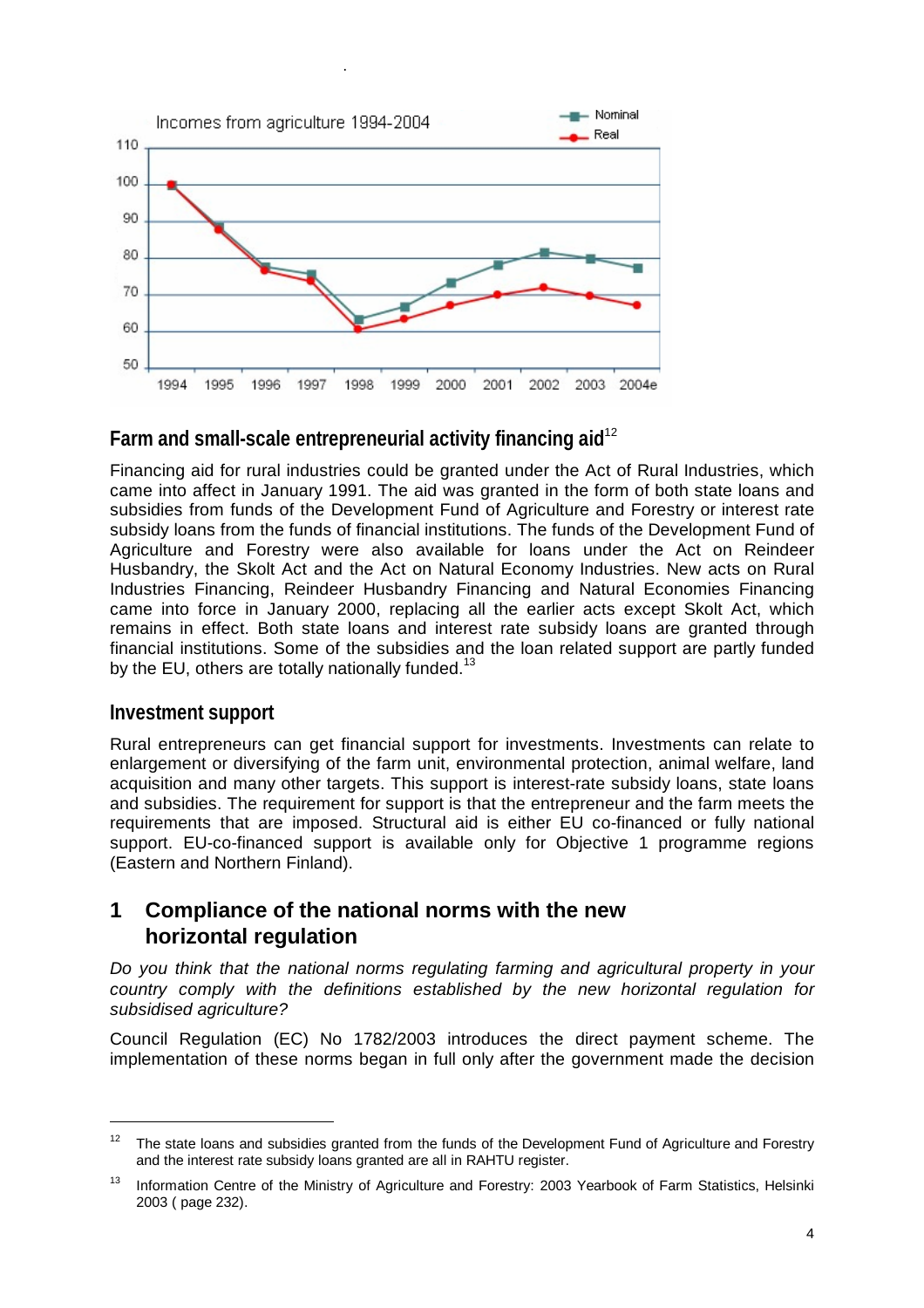on chosen system 10th June 2004<sup>14</sup>. The legislation process is progressing along with the political decision making. Therefore, for the time being, there is no official/published material on the topic concerning the compliance of the EU regulations with the national ones.

To enforce the system Finland must among other new features implement a new register<sup>15</sup> i.e. a system for the identification and registration of payment entitlements. This whole approach is totally unfamiliar to Finnish legal system. The single farm payment schema might be also in conflict with the Finnish constitution while in the case of rented fields the landlord has no right to entitlement to payment if it is not agreed in the rental agreement. This will most probably have effects on the rental level of fields. In the future there will be dual land prices and rental levels. This topic is discussed more in chapters 6 and 7.

# **2 The foreseeable effects of the reform**<sup>16</sup>

*What are the foreseeable effects of the reform on products included in the scheme of single farm payments and the consequences for the products, which are not included?* 

#### **Economical effects**

.

Decoupling support from production will affect economic efficiency, structural development and supply of agricultural products in the entire agricultural sector. If producer prices remain unchanged, the reform will increase incentives to give up production and decrease incentives to increase the number of livestock by investing in new production buildings. On the other hand, making support independent of production will reduce the supply of most agricultural products, which will tend to raise the price level of agricultural products or, at least, reduce the costs due to the common market intervention programmes of the European Union. However, the effects on the prices of agricultural products in the common market will depend ultimately on the development of the EU's import protection and the world market.

The support model where CAP support is independent of production is a major political issue that affects farmers' income distribution and the viability of farms. On average, the reform will maintain farmers' income and the decoupling of support from production may even raise the income level in the short term. Changes in support payments and income may be considerable for individual farms and farmers. Regionally graded, uniform payment per hectare of arable land, which is the Finnish choice, will change the income level of individual farmers and the support payments they receive.

The transferability of entitlements to decoupled CAP support and the trading of these entitlements are issues that are primarily related to financing and liquidity. The trading of entitlements does not increase the efficiency of the sector in the same way as trade with, say, milk quotas does.

In Finland today CAP support for cereals is paid together with during aid, which is why it is higher than the CAP support for fallowing. Decoupling improves the relative profitability of such crops and land uses whose CAP support has been lower than the support for cereals (silage grass and fallow) or which have previously received no CAP support at all (other grass area and other crops). Studies indicate that probably 10-20% of the cereals area will be set aside in the long term – i.e. to the same level it was on in the years 1994-1995 due

<sup>&</sup>lt;sup>14</sup> The government came to agreement on this decision with the Central Union of Agricultural Producers and Forest Owners (MTK) on 26th May 2004 - after very long and difficult negotiations.

<sup>15 1782/2003</sup> art 21

<sup>&</sup>lt;sup>16</sup> This part of text is based on: Heikki Lehtonen, The reform of the European Union's Common Agricultural Policy in Finnish Agriculture, MTT Economic Research, Agrifood research Finland And Pellervo Economic Research Institute PTT, MTT:n selvityksiä 62/2004.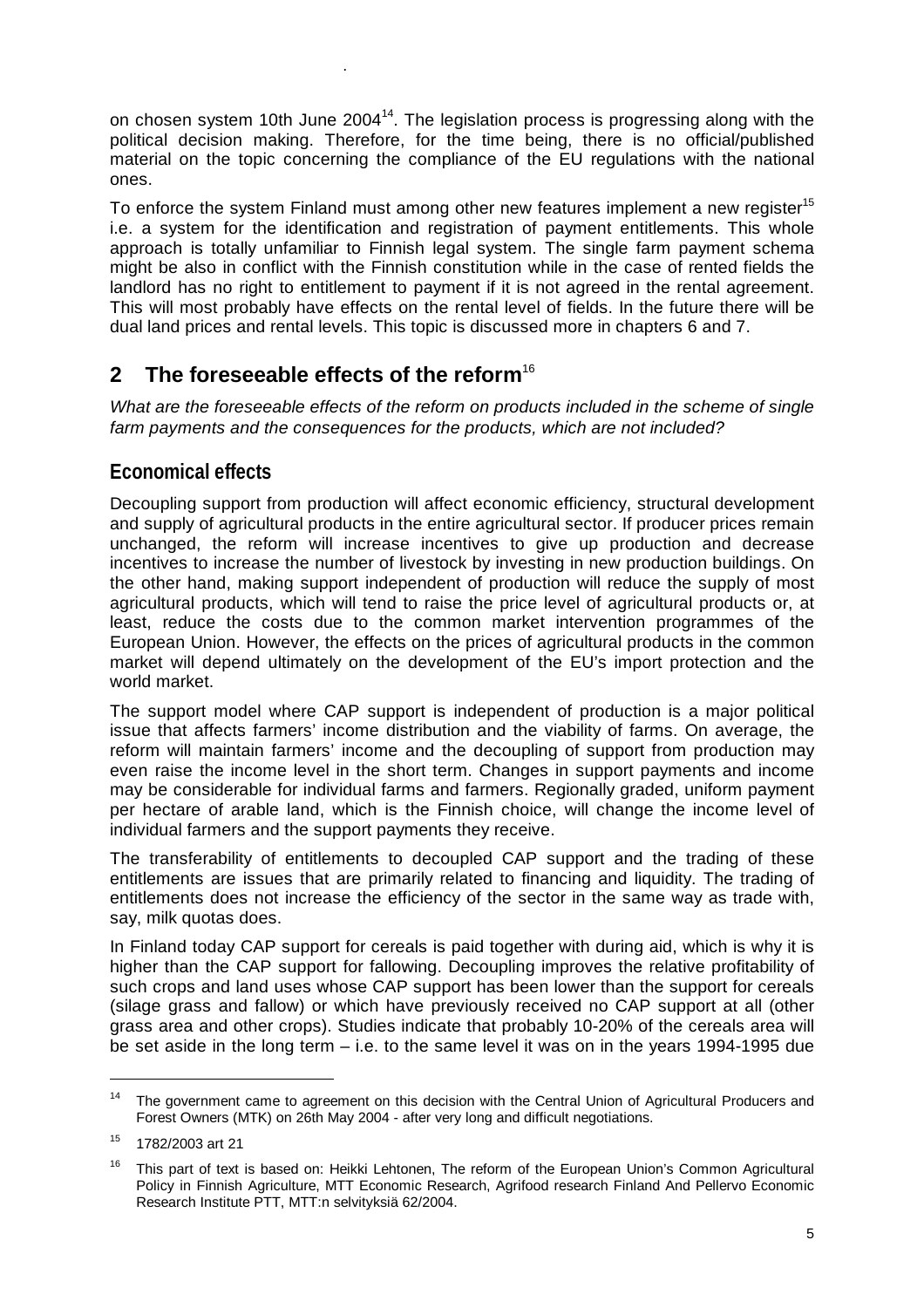to extensive fallowing. The change would be greatest on submarginal soils ant on farms with higher than average production costs, since harvesting and drying costs are high in Finland. On beef and milk farms, some of the cereals area would become grass area, but the total grass area would continue to degrease.

Decoupling will not decrease the agricultural income. Instead, it would increase the efficiency of grain production and make it easier for farmers to give up less profitable grain production. Reducing the cereals area on submarginal soils could also entail environmental advantages. The orientation towards bigger farms and more efficient use of labour in grain production will continue.

The areas of special crops (such as sugar and starch potato) would continue be strongly linked with EU market interventions, possibly with national support systems and areas regulated by contracts for growing crops. Only this could retain part of the special props processing industry in Finland.

The termination of intervention arrangements for rye will significantly reduce the price of rye and, at the very least, increase its price variations in the EU's internal market. The relative profitability of rye will probably increase.

For a dairy or cattle farm, which is investing or has invested in production, selected uniform support model will result in significant income losses. Income losses could be compensated only by acquiring new land or by essentially expanding production, which would also entail purchasing new land. This will raise the price of arable land in production areas predominated by animal husbandry.

#### **Administrative impacts**

.

Finland will begin to enforce cross compliance in year 2005 as requested in the Council Regulation (EC) No 1782/2003 (annex III). It is obvious that this will require notable investments to management. One practical inconvenience is related to the control of animal welfare: best experts to carry out control visit i.e. municipal veterinarians find it difficult to visit the farm both as control authority and as practicing veterinarian. Therefore the control of animal welfare will be taken care of other authorities.

# **3 The advantages and the objections of the national implementation of the single payment scheme**

*What do you consider as the advantages and the objections of the national or regional implementation of the single payment scheme elected by your state?* 

Finland will implement single payment schema in year 2006. This single payment scheme is a combination of regionally adjusted subsidy<sup>17</sup> (art. 58) and farm related subsidies i.e. 70% of the payment in the milk sector and 25% of the bull and steer subsidy. In practice these production based subsidies are paid to dairy and bovine farms as raised hectare subsidy. 75% of husbandry subsidy will be paid as suckler cow premium and steer premium today-like. In year 2007 payment in milk sector will be combined to regionally adjusted subsidy which will then lead to different subsidy levels within the regions.

Regionally adjusted flat subsidy will be app. 85% of the CAP support. Drying subsidy will be included to flat subsidy. Farm related subsidies are tied up with production (at the beginning app. 9% of CAP support) and they will decrease by time. Finally these farms related subsidies will be combined to flat payment, which then will be equal to everyone within the region.

<sup>&</sup>lt;sup>17</sup> Different subsidy levels for regions A, B-C1 and C2-C4.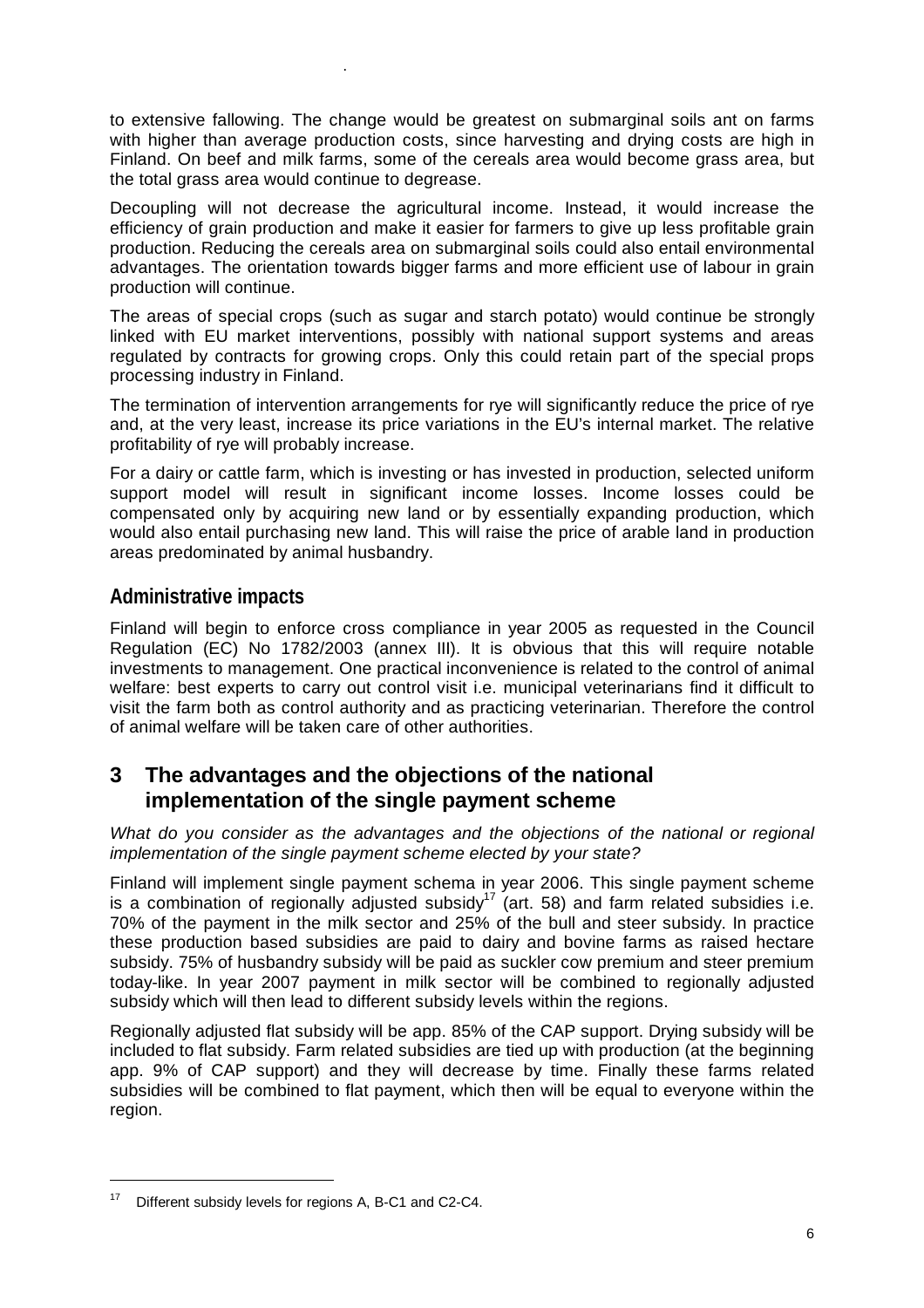The reform will decrease the amount of direct subsidies from the year 2005 onwards due to the degressivity, modulation and financial discipline. Finland has to compensate the losses to the farmers with national subsidies from the national funds. One example is the additional LFA-subsidy<sup>18</sup> (additional part which is not co-financed by the EU). The LFAsupport is now 200 €/ha and in the future Finland will pay additional 100-1005 €/ha subsidy for husbandry farms and 20-25  $\epsilon$ /ha to plant production farms.<sup>19</sup>

National, agro-environmental and LFA subsidies will include incentives for production. National subsidies will be tied up with (field/animal) production in the future. Altogether national subsidies will play major role in the future.

# **4 The transitional period**

.

*Does your country use the transitional period allowed for the introduction of the single payment scheme? If yes, what are the motives?* 

The decision to implement single payment scheme only in 2006 is most of all for the most due to the complexity of agricultural policy in Finland. It wouldn't have been possible to modify legislation all administrative systems by the year 2005. Also, political decision making seems to take time while the negotiations with the Central Union of Agricultural Producers and Forest Owners (MTK) have been rather complicated. MTK is divided into parties who have different opinions on the allocation of CAP/national subsidies between the different production sectors and regions.

Maybe also, Finland hopes to learn something from the experiences of those member states who will implement single payment scheme already in 2005.

#### **5 The single payment scheme and legal relations between the owner and the actual farmer**

*How does the single payment scheme affect the legal relations between proprietors of the means of production and the persons responsible for agricultural businesses?* 

The Council Regulation (EC) No 1782/2003 gives unambiguous guidelines (art. 43) how the payment entitlements are determined. As mentioned in the introduction, most of the farms in Finland are owner occupied but many of these farms have increased their field area mainly through leasing rather than purchasing additional land. Unfortunately there is no statistics on land rents in Finland.

In Sami Myyrä's recent survey<sup>20</sup> it was concluded that structural development in Finnish farms has mainly based on land leasing. In year 750 000 field hectares were on lease i.e. app. 33 percent of the total field area. According to this survey contracts are made for 5-7 years (on average 6 years). Two thirds of all contracts will continue after 2006 when Finland will introduce single payment schema and when the entitlements are determined to the farmers (but not owners).

In Myyrä's survey the average rent (2003-2004) was €173/ha and mean rent was €149/ha. Rent level varies considerable depending on the region. Highest rents are paid in southern Finland while in Lapland and Kainuu fields are getting marginalized – one can rent fields without rent in money terms (in 25 percent of cases) – sometimes in these contract there are obligations concerning fertility tests or liming (to keep up the productivity of fields).

<sup>18</sup> LFA- lisäosa on kansallinen tuki joka on LFA- tuen (1410,1460) lisätuki. (MTR- koordinaatio /ATK / 1.11.2004)

<sup>19</sup> MMM news review 11.11.2004.

<sup>20</sup> Sami Myyrä: Land rents in Finland on years 2003.2004, MTT:n selvityksiä 75, MTT Economic Research, Agrifood Research Finland.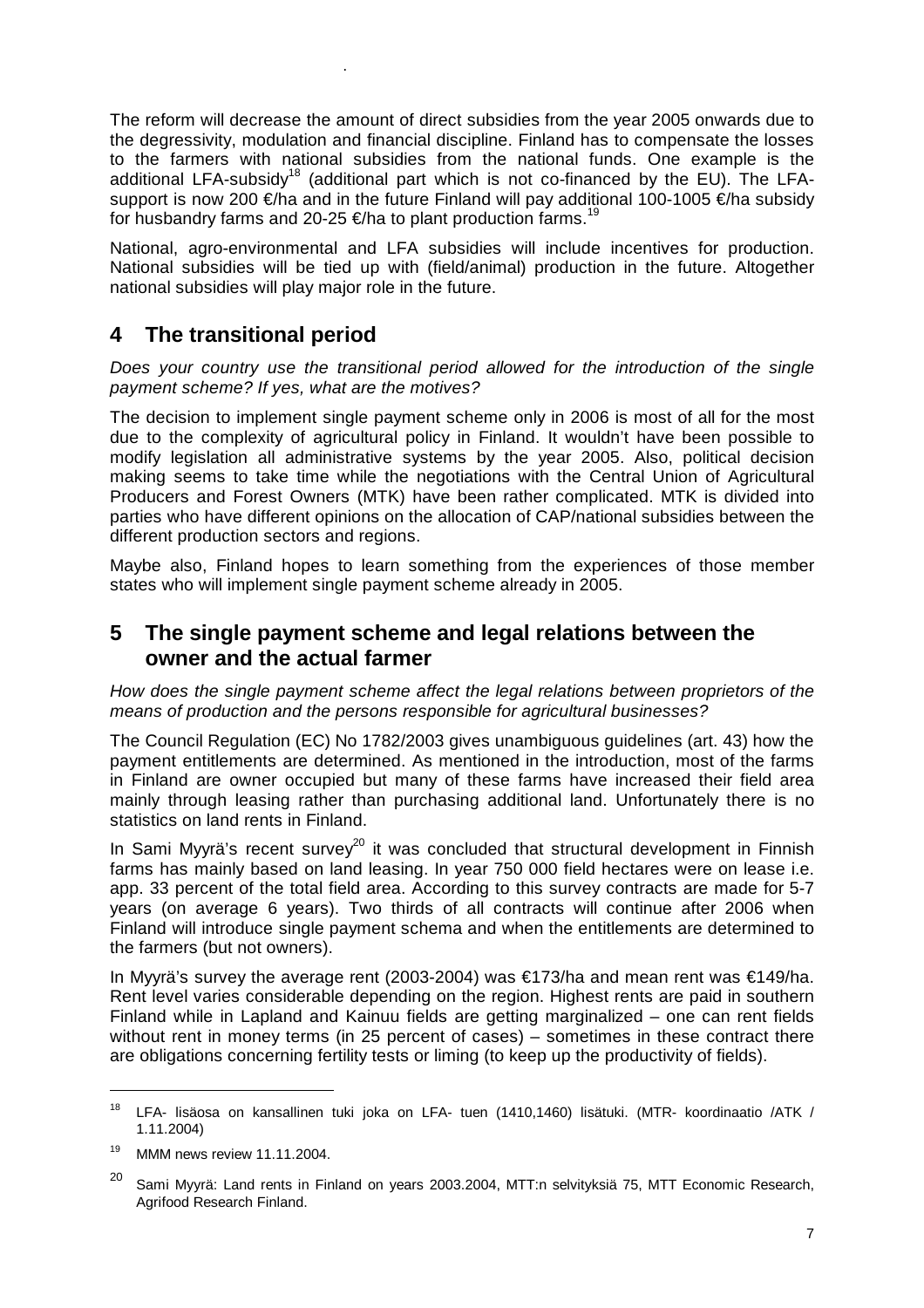It is general understanding that on the long run any kind of subsidy will capitalize to the land price. In this case, the single payment scheme may work in the opposite way. In year 2006 the owners of 450,000 field hectares (20% of total field area) will loose their connection to entitlement to payment if they have not agreed otherwise with the tenant (i.e. review contract). Further conclusion would be that – accordingly – their properties will be marginalized in value in the same way the fields are already marginalized in the regions of low productivity. In other words the worst scenario is that great part of this 450,000 hectares will lose its value to some extend – in some regions the value might be lost totally $2^1$ .

.

Central Union of Agricultural Producers and Forest Owners (MTK) has given instructions to land owners to negotiate the rental agreement/make the new contracts so that the entitlement to payment will return to landowner after the contract ends. There are no statistics whether this kind of reviews are been made. In any case the modification of existing contracts requires the willingness of the tenant.

In some member states (e.g. in Germany) financial institutions have been concerned about the security of loans. This is of course depending on whether there will be dual land market or not. In Finland – somehow – financial institutions have not been worried so far. Maybe it is due to the fact that those landowners who rent their fields to neighbours usually own only very limited field areas and therefore the security value of these properties is equally rather small and does not cause real risk for the creditors. On the other hand the risk depends on the national reserve (of entitlements to payment) – how big the reserve will become. If the reserve is big the risk that the price of entitlement will get high is lower. Accordingly if the field area is degreasing (as I have understood it does in some member states) the price of entitlement will be very low and has little if any effect on land market<sup>22</sup>.

## **6 The legal nature of the entitlement to payment; impacts on existing property**

*What do you consider to be the legal nature of the entitlement to payment and what impact would it have on existing property?* 

Last summer in the parliament a written question signed by 34 members of parliament was submitted to members of the Government. In this question members of parliament wanted to get answer whether the government will sort out possible constitutional conflicts concerning the entitlement to payment and also, how the government will establish the national reserve of entitlements. The government stated in its answer that Commission Regulation (EC) No 1782/2003 can not in principle be in conflict with the Finnish constitution while in the treaty of Rome in paragraph 295 states: "This Treaty shall in no way prejudice the rules in Member States governing the system of property ownership". Land ownership has never been the basis for subsidies and there is no entitlement before it is determined on the basis of administrative decision. The new decoupled aid will be paid to the active farmer; it is not paid on the basis of land ownership nor on the basis of production. Further more the government stated that this regulation is in force in Finland in such according to the act (1540/1994) on joining the EU. The government promised to clarify the constitutional viewpoints separately if requested.<sup>2</sup>

<sup>&</sup>lt;sup>21</sup> Fictional assuming: if the average field price is 4 000  $\epsilon$ /ha then the maximum loss for landowners would be nearly €2billion.

<sup>&</sup>lt;sup>22</sup> In case the price level of entitlement goes down later on, the cost of purchasing these entitlements can be considered as loss. This can even cause inequality between the farmers who begin farming or who enlarge their production at different times.

Laki Suomen liittymisestä Euroopan unioniin tehdyn sopimuksen eräiden määräysten hyväksymisestä (1540/1994).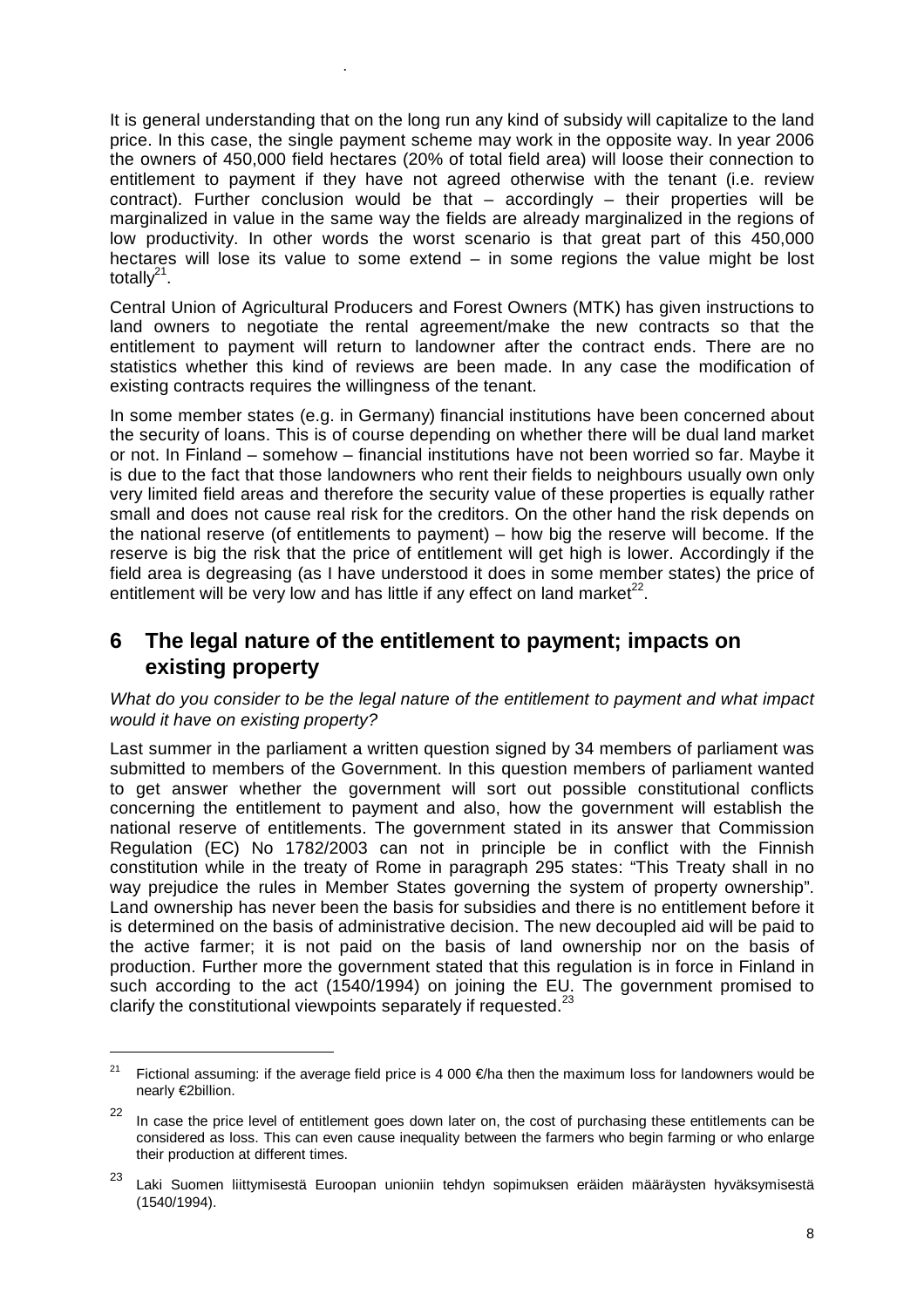This criticism continues still in media where some members of the parliament have raised questions/claims:

.

- Is the entitlement to payment system in conflict with the Finnish constitution  $(731/1999)^{24}$
- Does the system where the entitlement is given permanently to the tenant give the landlord right to notice the contract according to the Act on Land Tenure  $(1966/258)\cdot$ <sup>25</sup>

The possible constitutional problem has not yet got any answers. There may not be any problem at all. The possible problem does not actualize in case the national reserve is big enough and all those farmers who request additional entitlements can get them freely. If there will be shortage of entitlements, some problems may arise (dual land market etc.).

#### **7 The different means of transfer of the entitlement to payment; legal problems**

*What legal problems do the different means of transfer of the entitlement to payment bring about for the new regulatory regime in the individual member states?* 

There are several kinds of entitlements of payment i.e. entitlements to payment<sup>26</sup>, entitlements subject to special conditions<sup>27</sup>, set-aside entitlements<sup>28</sup> and authorisation to manufacture of potato starch<sup>29</sup>. The transfers of these entitlements are to be done as regulated in Council Regulation (EC) No 1782/2003. The main rule is that the farmer will loose his/her entitlement to payment if the farmer does not apply for CAP subsidy in year 2006. These entitlements will be transferred to national reserve. The entitlements once given to the farmer can also be transferred to national reserve in case the farmer has not used these entitlements for 3 years.

If the farmer has used at least 80% of the entitlements during at least one calendar year a farmer can transfer entitlements of payments (by sale or any other definitive transfer) to other farmer either with or without land. A farmer may also transfer his payment entitlements without land after he has given up voluntarily to the national reserve all the payment entitlements he has not used in the first year of application of the single payment scheme. Finland has not yet made any decision yet that part of the payment entitlements sold revert to the national reserve or that their unit value is reduced in favour of the national reserve (Art 46). Nor has Finland made any decision yet whether part of the entitlements should revert to national reserve if a farmer – not later than 29th September 2003 – sells or leases (Art 42) the holding or part of it for six or more years (Art 42)

Entitlements can be given from the national reserve to farmers who commence farming after 31st December 2002 (or in 2002 but without receiving any direct payment in that year). Also farmers who expand their farm can be given entitlements. However, the terms of receiving additional entitlements are not agreed yet.

-

- $28$  1782/2003 art 53
- $29$  1782/2003 art 60

<sup>&</sup>lt;sup>24</sup> The Constitution of Finland (731/1999), Section 15 – Protection of property: The property of everyone is protected. Provisions on the expropriation of property, for public needs and against full compensation, are laid down by an Act. (Unofficial translation)

<sup>&</sup>lt;sup>25</sup> 16.2 §: If the possibilities to use rented land substantially increases (ref. to paragraph 1) the landlord has the same equal right to check the amount of rent or notice the agreement (building lots excluded) as the tenant has in the situation where his/her possibilities to use land decreases. (Unofficial translation)

<sup>26 1782/2003</sup> art 43

 $27$  1782/2003 art 47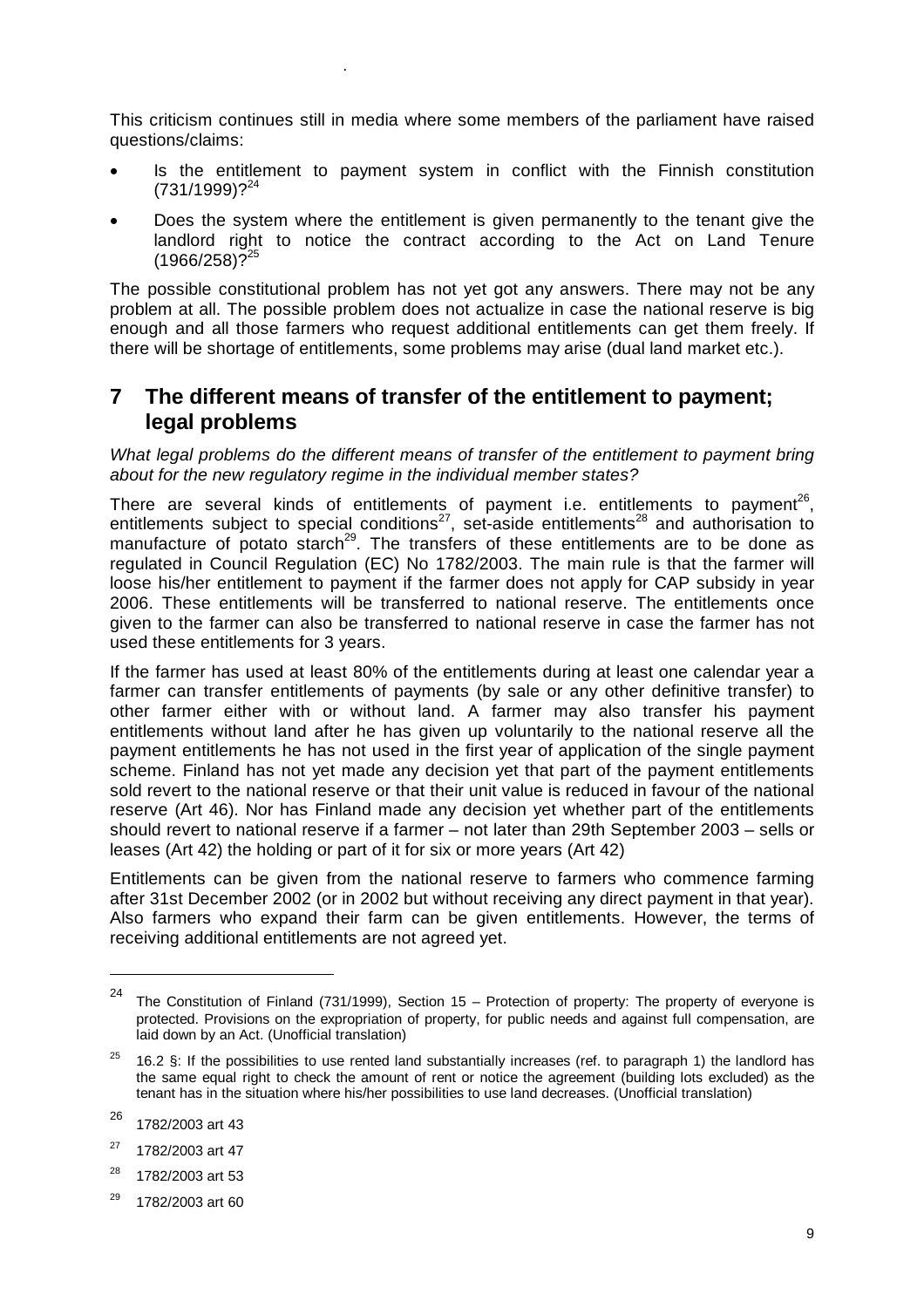No problems concerning transfers have been recognized so far. However, while the definitions<sup>30</sup> and transfer processes are still under political preparation it might be too early to say definitely that problems will not arise.

#### **8 The limits of the transfer of the entitlement to payment**

*Do you consider the limits of the transfer of the entitlement to payment adequate or not?* 

N/A (Too early to comment.)

.

## **9 The national reserve**

*Do you consider the provisions which authorise the constitution of the national reserve sufficient and adequate?* 

N/A (Too early to comment.)

## **10 The practices of agricultural tenancies or transfer of agricultural property and of agricultural businesses - farmers in a special situation**

*Do you consider that the cases of "farmers finding themselves in a special situation" within the meaning of the Regulation would adapt to the practices of agricultural tenancies or transfer of agricultural property and of agricultural businesses within each of the member states?* 

The problems that may arise in Finland may be different in nature compared to other member states where – as common practice – farmers very often lease their farms. As mentioned in the introduction Finnish farmers own their farms and – for the moment – lease additional land only to expand production. Further more in some regions there are a lot of fields for lease and in some other regions there is scarcity of fields for lease.

# **11 Other cases that should be included in the "farmers finding themselves in a special situation" practice**

*Which other cases do you think should be included in the "farmers finding themselves in a special situation" in order to attribute the reference amount from the national reserve?* 

N/A (Too early to comment.)

#### **12 The system of exceptions and the optional implementation of some aspects- positive or negative development?**

*Do you consider that the system of exceptions and the optional implementation of some aspects of the single payment scheme poses a danger of renationalising the CAP? Or, on the contrary, do you consider this to be a positive development?* 

From the Finnish point of view the question on renationalising the CAP is very interesting. Most of the other member states have only one support system i.e. CAP support. Finland has a very complex palette of subsidies under WTO and CAP umbrella. As mentioned above, CAP support is only one part of all subsidies. If it would be possible, renationalising of the CAP could give Finland the change to build more justified, simpler and more understandable (for everyone) support system for Finnish farmers.

 $30$  The definitions to be determined include: farm/farmer/customer etc..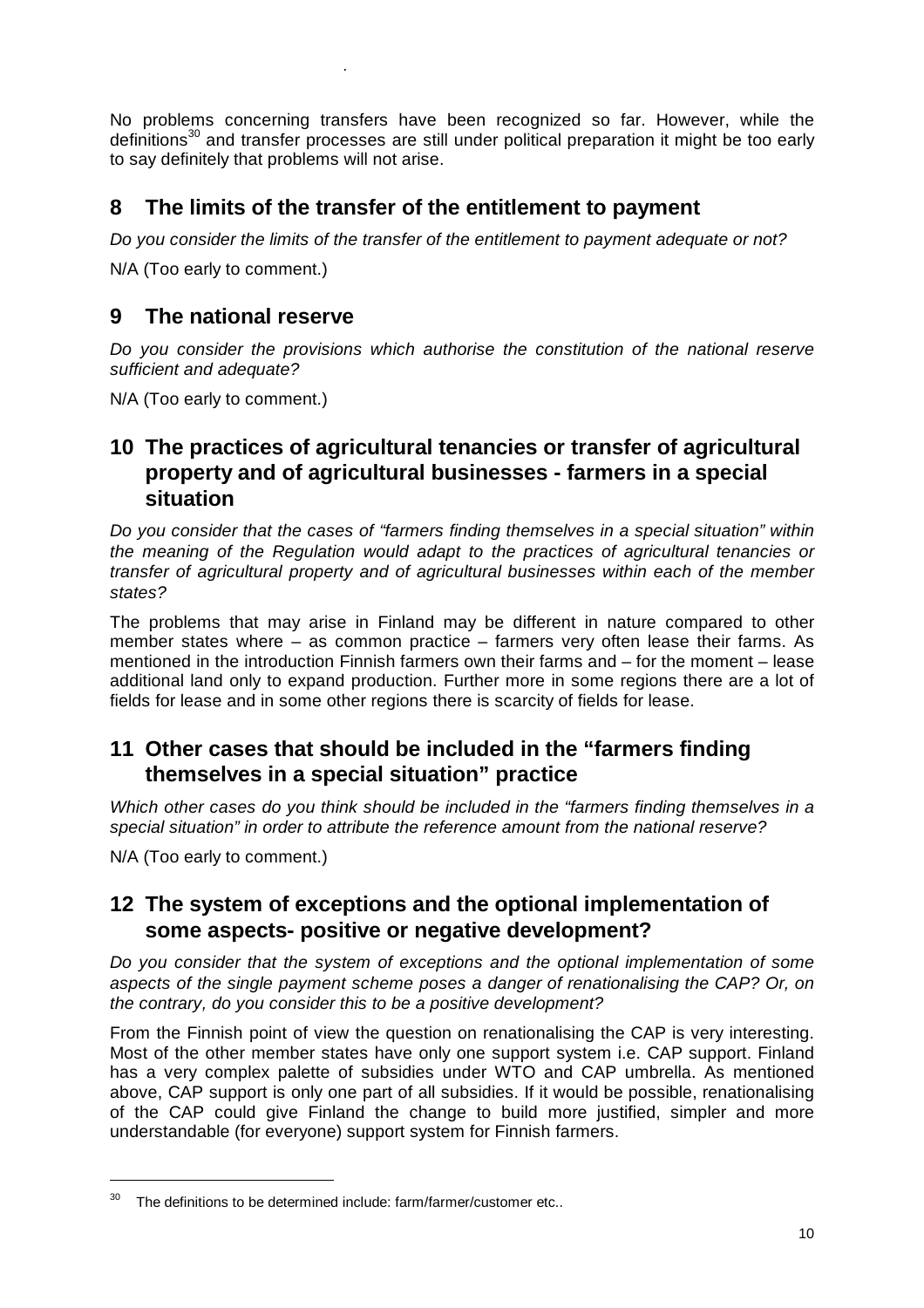## **13 The model of modulation approved and its impact on agricultural businesses in Finland**

*What do you think of the model of modulation finally approved and the impact it has on agricultural businesses in your country?* 

N/A (The political preparation of modulation is under way – too early to comment at this moment.)

## **14 The model of modulation and the mechanism for financial discipline – better balance between the two pillars?**

.

*Do you consider the model of modulation and the mechanism for financial discipline may permit a better balance between the two pillars?* 

N/A (The political preparation of modulation is under way – too early to comment at this moment.)

## **15 The consequences from the foreseeable financial perspectives – the pricing and market policy up to 2013 – the uncertainty of the budget destined for the rural development from 2007 onwards**

*What do you think will be the consequences from the foreseeable financial perspectives for pricing and market policy up to 2013 and for the uncertainty as regards the budget destined for the rural development from 2007 onwards?* 

Rural development funding will most probably decrease in total in the future. This is due to the fact that Finland can not use Objective 1 subsidy in the future. The cross national product of new member states is rather low. The criteria for Objective 1 subsidy is that the income level of the area which should be under 75% of the mean income level in EU; after the enlargement there is no such area in Finland anymore $31$ .

# **16 The real consequences of the provisions based on the principle of cross compliance of direct payments**

*What are the real consequences of the provisions based on the principle of cross compliance of direct payments?* 

It is difficult if not impossible to foresee the real consequences of the provisions based on the principle of cross compliance of direct payments. The number of farms will definitely degrease but the whether the ongoing structural change will escalate is to be seen. In worst case some parts of remote rural areas will loose most of their population. When this happens most of the services (small shops, schools) will die out – and – thereafter life on a farm will become even more difficult.

# **17 The scope of liability for non-compliance with the provisions (included in the priority list of 18 common norms) which have been established to guarantee cross compliance**

*What is the scope of liability for non-compliance with the provisions included in the priority list of 18 common norms which have been established to guarantee cross compliance?* 

 $31$  Second report on economic and social cohesion (adopted by the European Commission on 31 January 2001)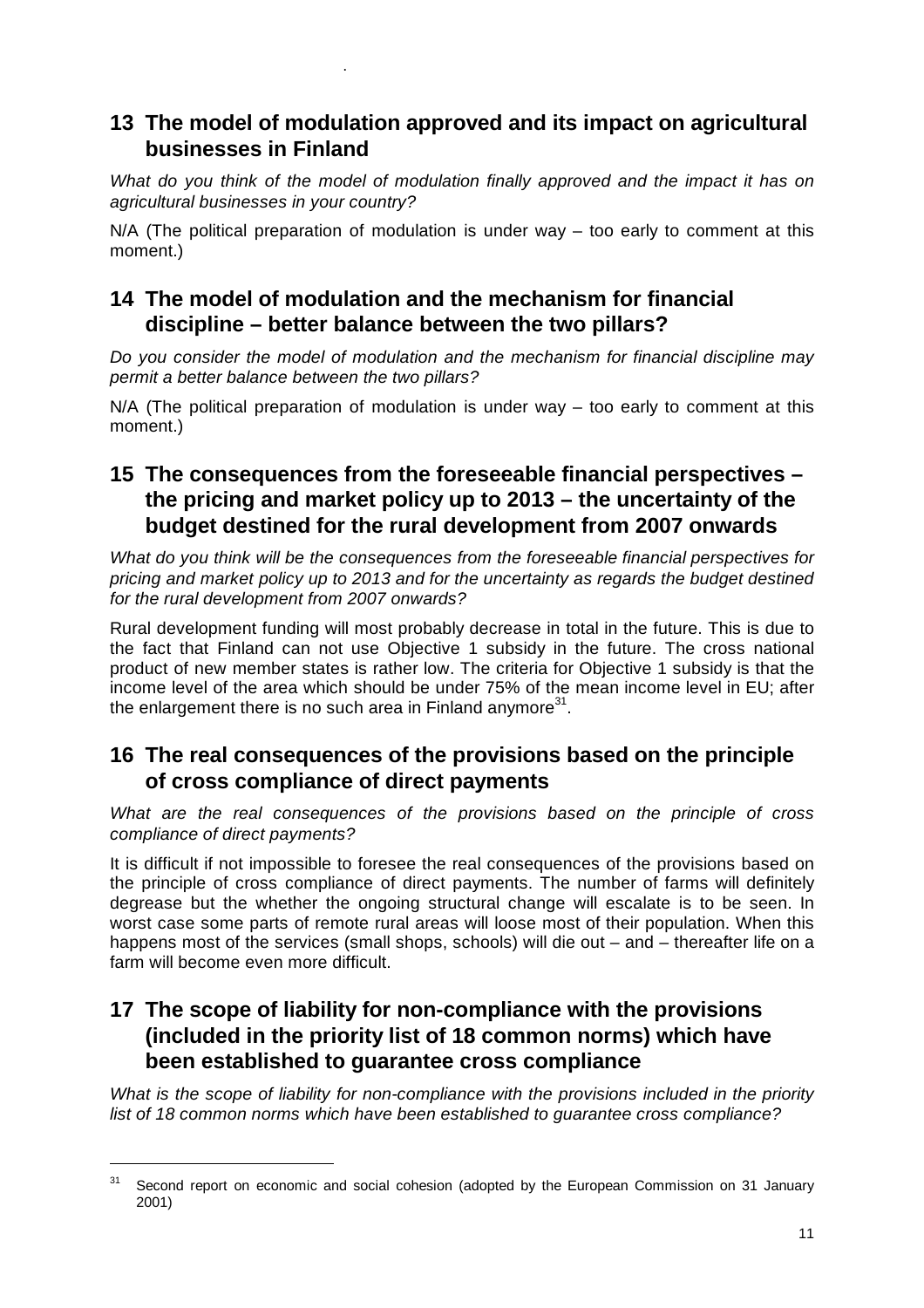The ministry of agriculture and forestry will provide farmers instructions on crosscompliance in spring 2005. The control of cross-compliance will be taken care of by the regional Employment and Economic Development Centres. Both the instructions and organization of administrative processes are still under preparation. There are problems ahead while e.g. not all farmers are aware that their fields are situated inside some ground water restriction zone or fields are included to Natura area. The detailed norms for sanctions are not yet completed either.

.

#### **18 The new measures introduced to reinforce the support for rural development**

*Do you consider the new measures introduced to reinforce the support for rural development to be sufficient?* 

Finland has not yet made any decisions on the support for rural development measures concerning the years 2007 onwards. See also chapter 15.

#### **19 The effects of the reform on the common organisation of the market in cereals, rice, dried fodder and milk**

*What do you consider will be the effects of the reform on the common organisation of the market in cereals, rice, dried fodder and milk?* 

According to MTT\s study<sup>32</sup> grain production will decrease 20% in the next ten years. This would diminish the feed grain production and gradually will cease the oversupply and exports of feed grain from Finland. However, the domestic feed grain supply would still cover domestic demand. Hence, the CAP reform and reduction of oversupply would have a positive impact on grain markets in Finland. However, rye cultivation would cease as a result of CAP reform which will cease intervention purchases of rye. The resulting drop of rye prices would make rye clearly a relatively uncompetitive and unprofitable crop in Finland.

Decoupling of CAP support on beef production will weaken incentives for suckler cow production and bull fattening considerably In Finland. Beef prices are likely to go up in Finland if beef production declines, but the price increase in not likely to be sufficient in order to retain incentives for production because of high production costs in Finland.

There are relatively few large dairy farms which use efficient production techniques in Finland. Decoupling weakens the incentive for investment in dairy production causes a temporary but significant slow/down in dairy investment and technical change. Consequently, decoupling is likely to result in a significant drop in milk and beef production in the 10/15 year period if no corrective measures are taken in agricultural policy. The prices of milk quotes will first drop while many of the middle size and big farms have expanded their production lately and are therefore quite indebted. Only after 2015 when small farms have stopped production and middle size and big farms will start expanding again, milk quota prices will go up again and reach the 2002 price level by the year 2020. Nevertheless, considering the oversupply of milk fat and especially butter in Finland, the small or moderate decrease in production would benefit not only tax payers but also milk producers because of stronger milk prices and decreased cost of butter export.

<sup>&</sup>lt;sup>32</sup> Heikki Lehtonen et al, The reform of the European Union's Common Agricultural Policy in Finnish Agriculture, MTT Economic Research, Agrifood research Finland And Pellervo Economic Research Institute PTT, MTT:n selvityksiä 62/2004.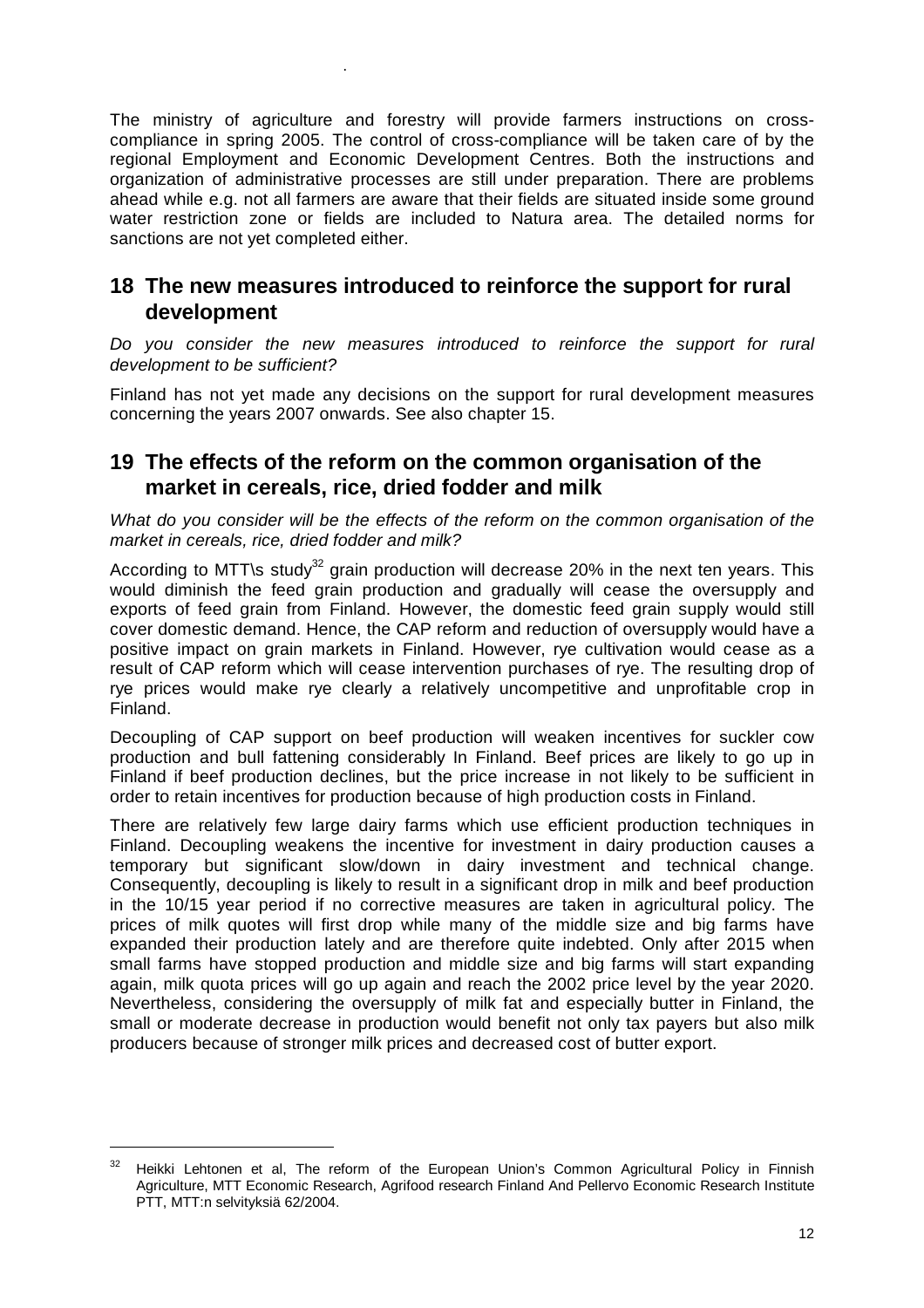## **20 The effects of the other planned aid schemes for products such as durum wheat, protein crop, nuts, etc.**

*What do you think will be the effects of the other planned aid schemes for products such as durum wheat, protein crop, nuts, etc.?* 

Finland will implement new support schemes for protein crops, energy crops and dairy premium. These support schemas will certainly have some positive effects. For the moment there are no resent evaluations made about the effects on these sectors.

Even more important question for the moment is the Commission proposal for sugar reform, which will in the worst case stop sugar beet production in Finland. Finland produces only 60% of sugar consumption.

#### **21 The community regulatory framework - the avoidance or fraud**

*Do you think that the community regulatory framework contains mechanisms which permit avoidance or fraud as compared with the objectives of the norms?* 

N/A

.

#### **22 The possible advantages – neutralised by the complexity and the costs for the management of the system?**

*Do you think that the possible advantages of the new regulation might be neutralised by the complexity and the costs for the management of the system* 

The agricultural subsidy schema in Finland is already now very complex. In May 25th the Finnish government and the Central Union of Agricultural Producers and Forest Owners (MTK) agreed on the implementation of the CAP reform. In this agreement the government promised to remain the existing subsidy levels between different regions and between different production sectors unchanged. Without this agreement the Northern subsidy for arable plants and livestock would fall drastically (in region C).

Now - after this above mentioned agreement the government only has to find the solutions for implementation and financing! The means to follow through this kind of decision/agreement will make the support system more complex than before. The agrienvironmental schema must be modified, the LFA schema must be revised and all the 141 schemas will be modified. There are no other EU-member states where the system is as complicated. In other member states the administration has to implement the changes to CAP system only - in Finland the whole support palette, computer systems and administration have to be reorganised. In Finland it is difficult admit that CAP reform is made for the sake of simplification

# **23 The new regulation and the agriculture of the new member states**

*What do you consider will be the impact of the new regulation on the agriculture of the Accession States incorporated into the EU and for their process of adaptation?* 

N/A